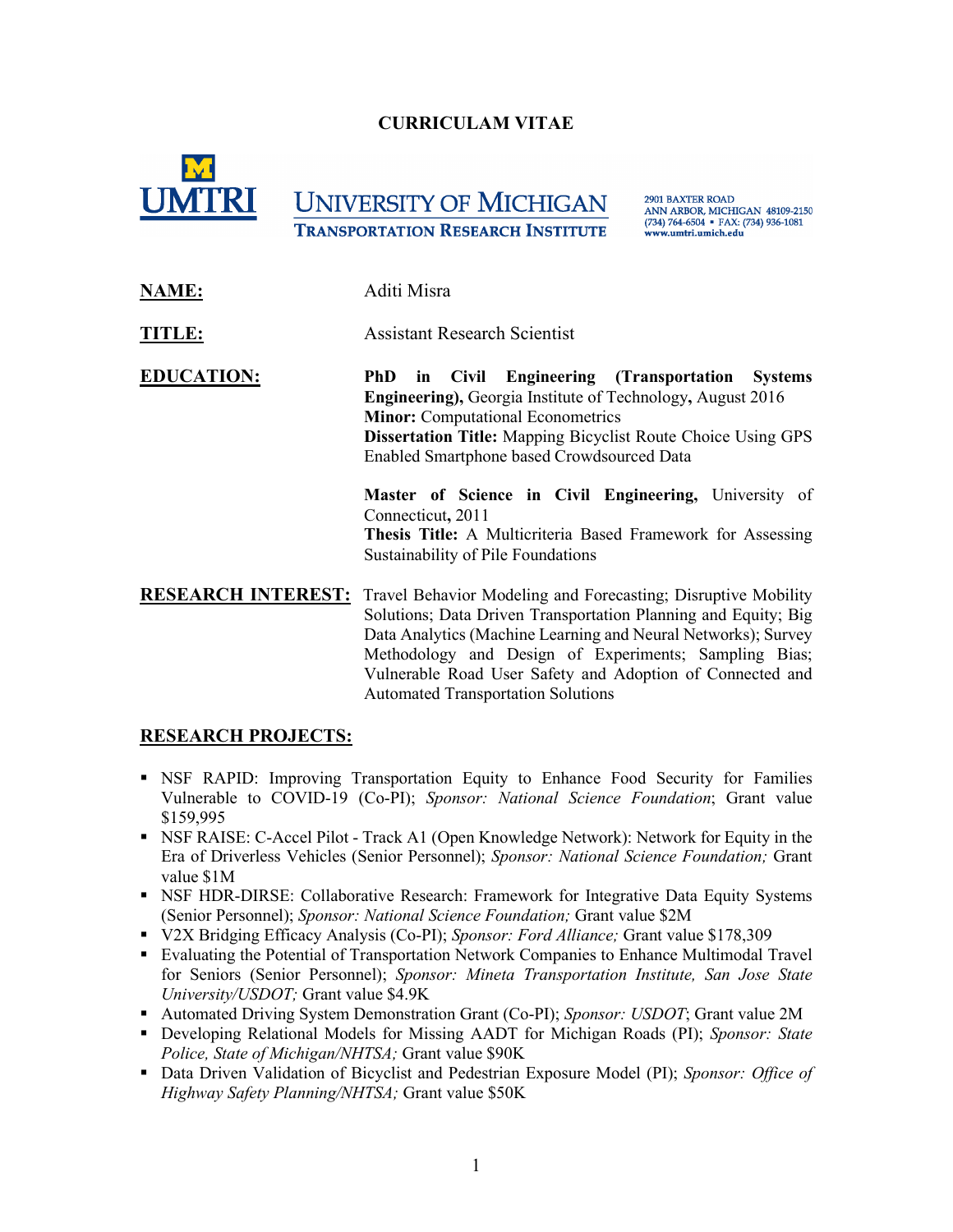- Developing Relational Models for Missing AADT for Michigan Roads (PI); *Sponsor: State Police, State of Michigan/NHTSA;* Grant value \$110K
- Bicyclist and Pedestrian Level of Comfort Measures for Michigan Roadways- Phase 1 (PI); *Sponsor: State Police, State of Michigan/NHTSA;* Grant value \$120K
- Deriving Bicyclist and Pedestrian Safety Relevant Contexts for AV Environments Using Naturalistic Driving Data (Co-PI); *Sponsor: Toyota Research Institute*; Grant value \$90K
- Developing Bicycle-Related Corner Case Scenarios and a Bicyclist Model for Testing Self-Driving Cars Using Naturalistic Driving Data and Crash Data (Co-PI); *Sponsor: Toyota Research Institute;* Grant value \$123K
- Developing and Simulating Pedestrian-Related Corner Case Scenarios for Testing Self-Driving Cars (Co-PI); *Sponsor: Toyota Research Institute;* Grant value \$116K
- Design Testing and Evaluation Scenarios for Connected and Automated Vehicles (Co-PI); *Sponsor: DiDi Chuxing;* Grant value \$150K
- Identifying Potential Workzone Countermeasures Using Connected Vehicle and Naturalistic Driving Data (PI); *Sponsor: Michigan Department of Transportation;* Grant value \$150K
- Assessing Effectiveness of Advanced Safety Features in Automated and Semi-automated Vehicles (Senior Personnel); *Sponsor: Toyota Motors*
- First-last mile connections for ride-hailing services and bikeshare: A multimodal approach (Co-PI); *Sponsor: DiDi Chuxing;* Grant value \$150K
- Improving the Completeness of Bicyclist and Pedestrian Exposure Data in Michigan Phase 1 (Co-PI); *Sponsor: State Police, State of Michigan/NHTSA;* Grant value \$100K
- Safe Shared Mobility Via Bicyclist and Motorist Education and Engagement (PI); *Sponsor: Office of Highway Safety Planning/NHTSA, Michigan;* Grant value \$130K
- Detroit Connector Shuttle Service: Performance and Needs Assessment (PI); *Sponsor: UM Provost Office;* Grant value \$35K
- Determining Cost Benefit of Intelligent Intersections (Co-PI); *Sponsor: Continental;* Grant value \$65K
- Research Utilizing the SHRP2 Safety Data to Support Highway Safety (Senior Personnel); *Sponsor: Federal Highway Administration (FHWA);* Grant value \$472K
- Updated Analysis of Types and Severities of Accidents Involving Tractor Semi-Trailers (Co-PI); *Sponsor: National Technology and Engineering Solutions of Sandia LLC (NTESS);* Grant value \$25K
- Investigating Vulnerable Road User Risk around Intersections (Co-PI); *Sponsor: Continental Motor Systems;* Grant value \$92K
- 2019 Michigan Traffic Crash Facts & Technical Assistance Projects (Co-PI); *Sponsor: State Police, State of Michigan/NHTSA;* Grant value \$549K
- **Modelling Bicyclist Route Choice Using GPS Enabled Smartphone Based Crowdsourced Data** (Doctoral thesis); *Sponsor: GDOT*
- Realtime Information Accessibility and Impact: A Case Study of St. Louis Metro (Student Researcher); *Sponsor: St. Louis Metro*

# **TEACHING AND MENTORING:**

#### **At University of Michigan October 2016-Till Date**

#### **Didactic Teaching**

- CEE 552 Travel Behavior Analysis and Forecasting Winter 2020
- Guest lectures CEE 552 Travel Behavior Analysis and Forecasting: Special Topics in Discrete Choice Modelling (Winter 2017, Winter 2019) CEE 450 Introduction to Transportation Planning (Fall 2017)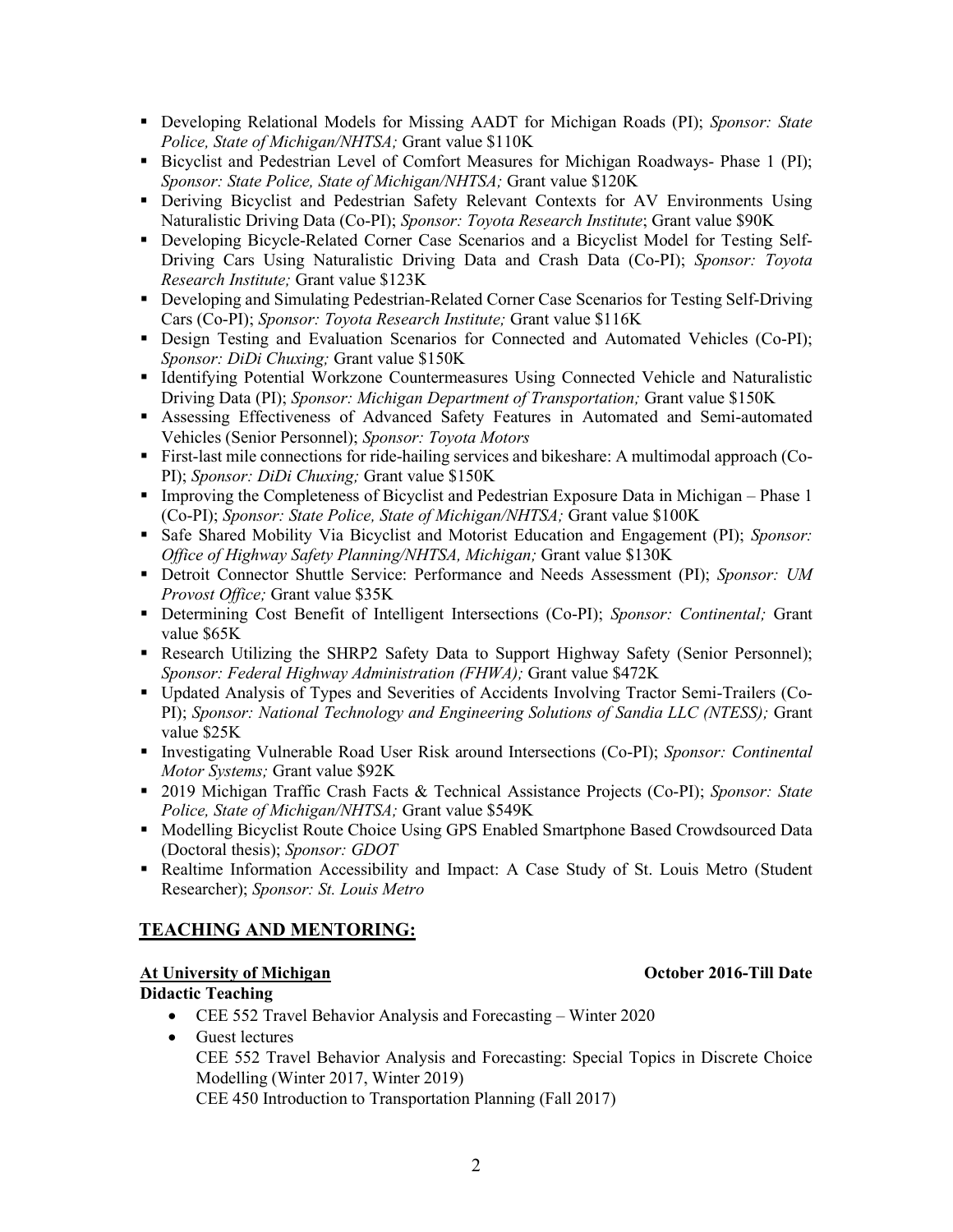NGTS Seminar (Fall 2018): Bicyclist Route Modelling Using Smartphone Based GPS Data

NGTS Seminar (Fall 2019): Safe Shared Mobility through Game Based Learning

#### **Research Project Mentoring**

#### *Graduate Students:*

- Andong Chen (Urban Planning)
- Ang Li (Survey Methodology)
- Zhe Yin (Applied Statistics)
- Guanting Yu (Financial Mathematics)

#### *Undergraduate Students:*

- Yifan Zhu, (BS, EECS)
- Karan Kwatra (BS, EECS)
- Yuting Yu (BS, SI)
- Willa Hua (BS, School of Information)
- Muting Wu (BS, EECS) Independent Study
- Ashirvad Varma (BS, EECS) Independent Study
- Zexuan Zhao (BS, EECS) Joint Independent Research Program between UM and Shanghai-Jiaotang University
- Xuetong Sun (BS, Undergraduate Research Opportunities Program, UM)

| <b>At Georgia Institute of Technology</b>                                                        | <b>August 2012 - May 2016</b> |
|--------------------------------------------------------------------------------------------------|-------------------------------|
| <b>Didactic Teaching</b>                                                                         |                               |
| <b>Teaching Assistant</b><br>$\bullet$                                                           | August 2012–May 2014          |
| CEE 4600 Transportation Planning and Engineering                                                 |                               |
| CEE 4090 Capstone Senior Design                                                                  |                               |
| Responsibilities: Select Lectures Sessions, Homework Development, Assignment and Examination     |                               |
| Grading                                                                                          |                               |
| <b>Guest Lectures</b>                                                                            |                               |
| CSE 8803 Computational Sustainability                                                            |                               |
| CEE 6642 Transit Systems Planning and Design                                                     |                               |
|                                                                                                  |                               |
| <b>Research Project Mentoring</b>                                                                | August 2012 - May 2016        |
| Alex Poznanski (MS) — Cycle Atlanta Project<br>٠                                                 |                               |
| Sarah Windmiller (MS) — St. Louis Metro Project<br>$\bullet$                                     |                               |
| Charlene Mingus (MS) — Cycle Atlanta Project<br>$\bullet$                                        |                               |
| Rohit Ammanamanchi (BS) — Cycle Atlanta Project<br>$\bullet$                                     |                               |
|                                                                                                  |                               |
| <b>At University of Connecticut:</b>                                                             | August 2009–September 2011    |
| <b>Didactic Teaching</b>                                                                         |                               |
| <b>Teaching Assistant</b><br>$\bullet$                                                           | August 2009–September 2011    |
| CEE 2110 Applied Mechanics I                                                                     |                               |
| CEE 2120 Applied Mechanics II                                                                    |                               |
| CEE 3110 Mechanics of Materials                                                                  |                               |
| CEE 3510 Soil Mechanics                                                                          |                               |
| Responsibilities: Select Lectures Sessions, Recitations, Office Hours, Problem Solving Sessions, |                               |
| <b>Assignment and Examination Grading</b>                                                        |                               |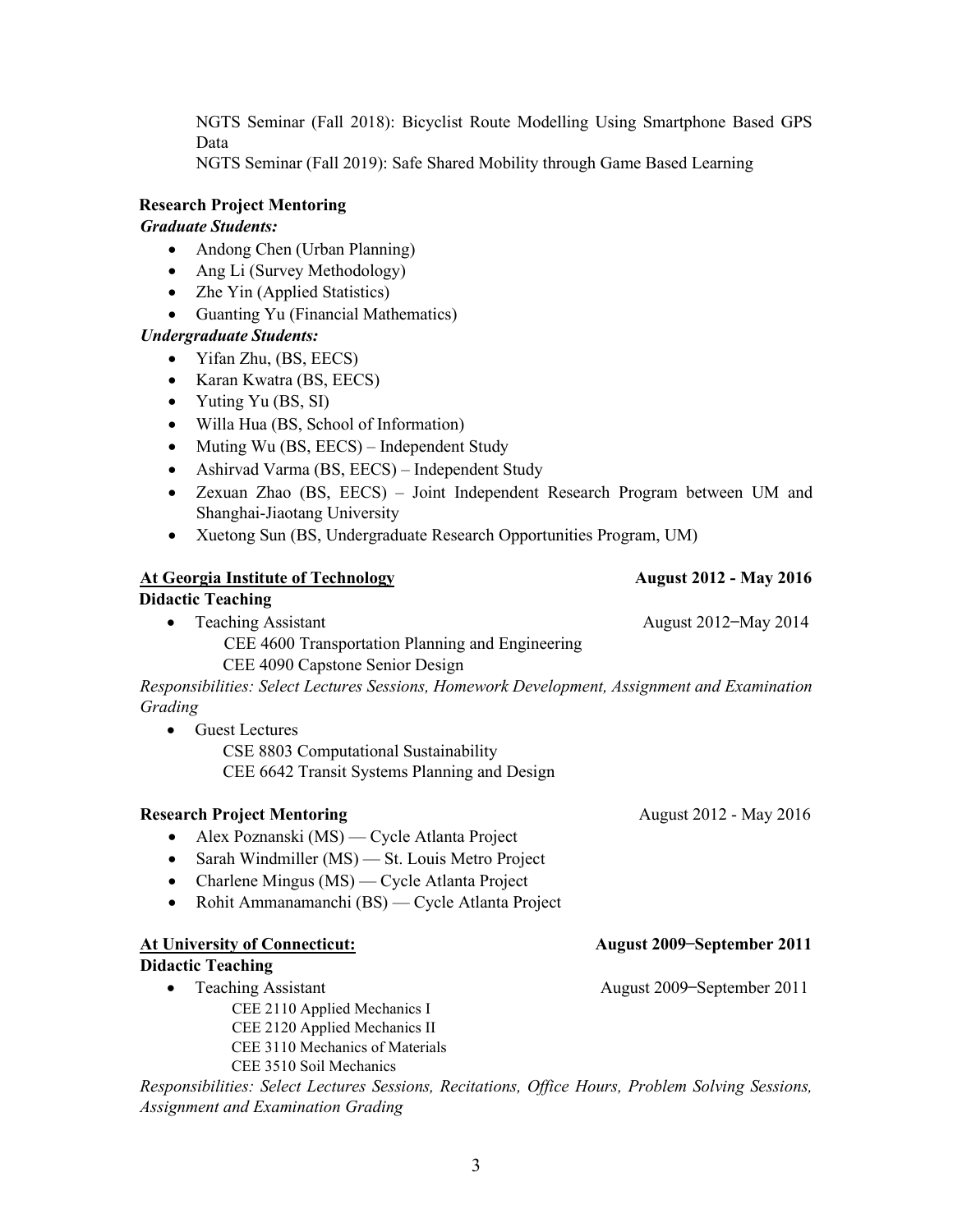# **PUBLICATIONS:**

### **Theses**

- **Misra, A.** (2016). "Mapping Route Choice of Bicyclists in Atlanta Using Crowdsourced GPS enabled Smartphone Data.", *Ph.D Thesis*, Georgia Institute of Technology, U.S.A
- **Misra, A.** (2010). "A multicriteria based quantitative framework for assessing sustainability of pile foundations." *M.S. Thesis*, University of Connecticut, U.S.A.

#### **Peer Reviewed Journal Papers**

*(Names with \* indicate students supervised)*

- M. Shirgaokar**, A. Misra,** A. Agarwal, M. Wachs, B. Dobbs**.** (2021) **"**How does grandma's home location influence her reasons for adopting Lyft or Uber?" Journal of Land Use and Transportation (upcoming).
- **A. Misra**, K. Watkins (2018) "Modelling cyclist route choice using revealed preference data an age and gender perspective", *Transportation Research Record 2672*, No. 3, pp.145-154..
- A. Sheikh, **A. Misra**, and R. Guenseler. (2015). "High-occupancy toll lane decision making: Income effects on I-85 express lanes, Atlanta, Georgia", *Transportation Research Record 2531* No. 1, 45-53.
- **A. Misra**, A. Gooze, K. Watkins, M., Asad and C. Ledantec. (2014). "Crowdsourcing and Its Application to Transportation Data Collection and Management." Transportation Research Records 2414, pg 1-8.
- D. Basu, **A. Misra** and A. Puppala (2014). "Sustainability and geotechnical engineering: perspectives and review", *Canadian Geotechnical Journal*, Vol *52, No.* 1, pp. 96-113.
- **A. Misra**, and D. Basu, (2011). "Sustainability metrics for pile foundations." Indian Geotechnical Journal, Vol. 41, No. 2, pp. 108-120.

#### **Manuscripts under Peer Review**

*(Names with \* indicate students supervised)*

- **A. Misra,** M. Shirgaokar**,** A. Agarwal, M. Wachs, B. Dobbs. "How Older Adults Use Ridehailing Booking Technology in California." under review for Transportation Research Records.
- M. Shirgaokar, **A. Misra**, E. Nobler, D. Muresan. "What can U.S. Travel Data tell Planners about Opening the Economy during COVID19?", under review for Transportation Research Records.
- T. Fabusuyi, **A. Misra**, J. Martinez, A. Chen, V. Jiang, H. V. Jagadish, R. Hampshire. "Enhancing Food Security for Families Vulnerable to COVID-19", under review for Transportation Research Records.
- R. Hampshire, C. Flannagan, H. Jagadish, T. Fabusuyi, E. Hanss, A. Chen, O. He, K. Klinich, Q. Luo, **A. Misra**, M. Reed. "A Public Health Informed Approach to Transportation Equity", under review for Transportation Research Records.
- A. Li\*, **A. Misra**, S. Bao. "Bicyclist and Automobile Actions in Bicyclist Related Crashes: Implications for Interactions with Automated Vehicles in Mixed Traffic", under review for Transportation Research Records.
- **A. Misra,** K.Watkins. "Modeling Cyclists' Willingness to Deviate from Shortest Path Using Revealed Preference Data", under review for Transport Geography.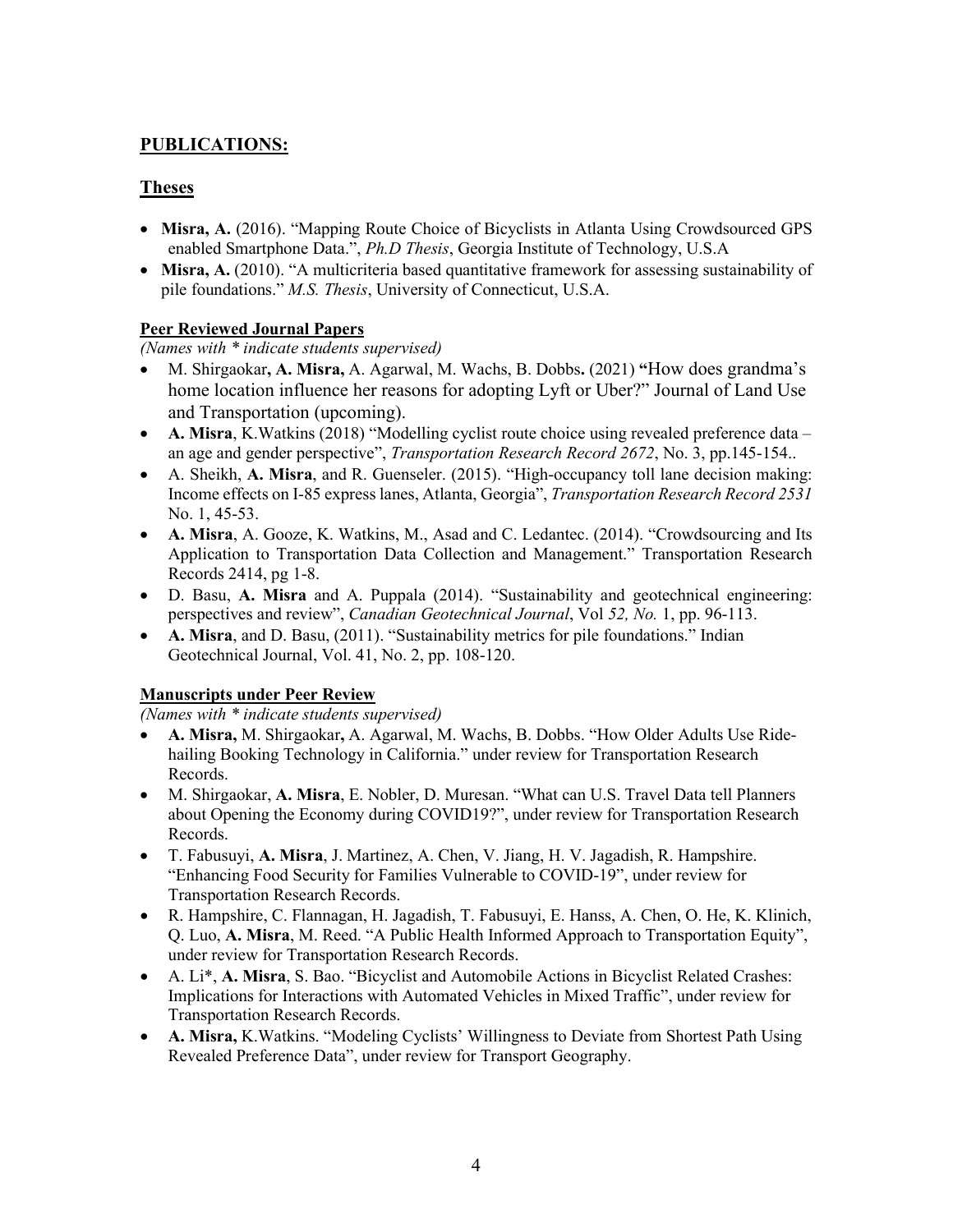### **Technical Reports**

*(Names with \* indicate students supervised)*

- T. Fabusuyi, **A. Misra**, L. Molnar, R. Hampshire (2019). OHSP Pedestrian and Bicyclists Risk and Exposure Validation Project: Phase II – Final Report, Submitted to Office of Highway Safety Planning, Michigan.
- **A. Misra**, A. Li\*, A. Leslie, A. Cao (2019). Estimating Annual Average Daily Traffic on Non-federal Grant Roads – Final Report Submitted to Office of Highway Safety Planning, Michigan.
- **A. Misra**, A. Li\*, A. Chen\*, A. Cao (2019). Developing a Bicyclist and Pedestrian level of comfort metric and visualization tool for Michigan Phase 1 – Final report submitted to Office of Highway Safety Planning, Michigan
- **A. Misra**, R. Kumar\*, W. Hua\*, J. Karlow, M. Miranda, L. Park, C. Flannagan (2018). "Safe Shared Mobility Via Bicyclist and Motorist Education". Final report submitted to Office of Highway Safety Planning (OHSP) in October 2018.
- **A. Misra**, A. Leslie, C. Flannagan, D. Eby (2018). "Identifying Potential Workzone Countermeasures Using Connected Vehicle Driving Data". Final report submitted to MDOT in May 2018.
- J. Sullivan, **A. Misra** (2017). "Intersection and Intersection-related Crash Typologies", Final report submitted to Continental in November 2017.
- C. Flannagan, **A. Misra**, D. LeBlanc (2017). Crash Data Analysis to Understand Urban and Taxi-Involved Crashes in RideShare Cities, submitted to General Motors
- **A. Misra**, C. Flannagan (2017). "A Statistical Description of the Types and Severities of Crashes Involving Tractor Semi-Trailers: Update 2011-2015.", Final report submitted to Sandia National Laboratories in December 2017

#### **Peer Reviewed Conference Proceedings and Presentations**

*(Names with \* indicate students supervised)*

- V. Washington\*, S. Guikema, J. Mondisa, **A. Misra** (2020). "Modeling Hurricane Evacuation Departure Times Using Location Data", Accepted for presentation at INFORMS 2020.
- **A. Misra**, A. Leslie, C. Flannagan. (2021) "Urban Taxi vs Non-taxi Crashes: Implications for Automated Vehicles in the Rideshare Environment", Accepted for Presentation and publication in ISTDM
- A. Li\*, **A. Misra**, S. Bao. (2021) "Bicyclist and Automobile Actions in Bicyclist Related Crashes: Implications for Interactions with Automated Vehicles in Mixed Traffic", Accepted for presentation in Intellisys 2020 and for publication in Advances in Intelligent Computing.
- A. Li\*, **A. Misra**, S. Bao (2019). "Understanding VRU Crashes for AV Safety Training and Deployment", Presented at Automated Vehicles Symposium in Orlando, Florida, 2019.
- S. Feng, H.Sun, Y. Feng, C. Yu, S. Bao, **A. Misra**, Y. Zhang, H. Liu (2018) Testing Scenario Library Generation for Connected and Automated Vehicle Evaluation, TRB Annual Meeting Compendium 2019
- J. Sullivan, **A. Misra** (2018). "Leveraging Estimates of V2V-Based Intersection Collision Avoidance Benefits to Determine V2I-Based Benefits from Intelligent Intersection Support", ITS America, 2018.
- **A. Misra**, K.Watkins (2016). "Modeling Cyclists' Willingness to Deviate from Shortest Path Using Revealed Preference Data", TRB Annual Meeting Compendium 2017.
- **A. Misra**, K. Watkins, C. Ledantec. (2014). "Socio-demographic Influence on Cyclists' Self Classification by Rider Type", Transportation Research Board Annual Meeting Compendium, 2015.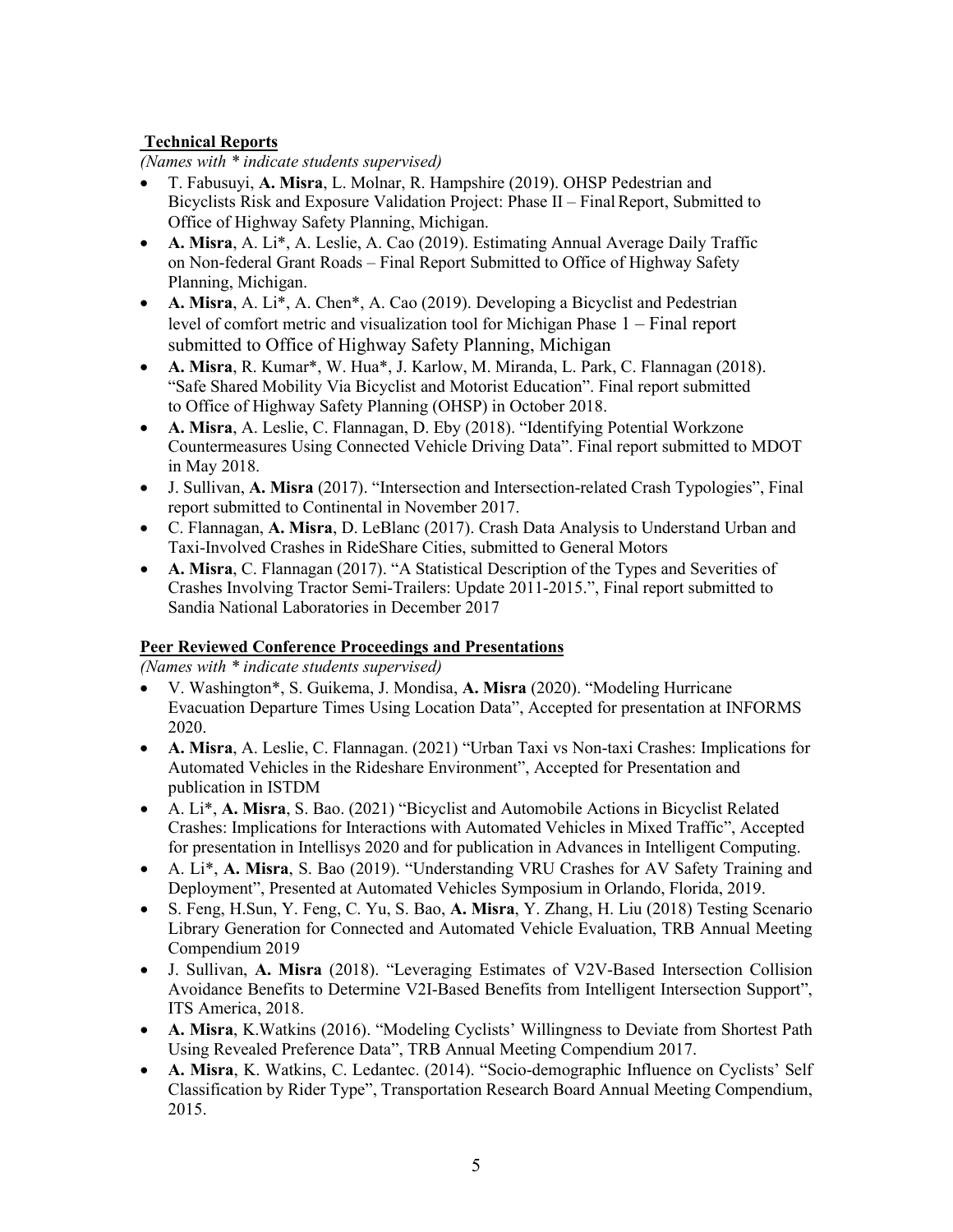- **A. Misra**, K. Watkins, C. LeDantec (2014). "Cycle Atlanta." North American Travel Monitoring Exposition Conference (NATMEC), Chicago. (Presenter)
- **A. Misra** and D. Basu (2011). "Foundation sustainability." Pan-American Conference on Soil Mechanics and Geotechnical Engineering, Canada 2011.
- **A. Misra** and D. Basu (2011). "Sustainability Indicators for Pile Foundations", International Conference on Geotechnics for Sustainable Development, Hanoi, 2011.
- **A. Misra** and D. Basu (2011). "A Quantitative Sustainability Indicator System for Pile Foundations, Geocongress, 2011.
- **A. Misra**, and D. Basu, (2010). "A quantitative approach for measuring sustainability in geotechnical engineering." International Conference on Sustainable Built Environments – The State of the Art, Kandy, Sri Lanka, December 2010.

#### **Invited Talks at Panels and Workshops**

- PA AV Summit 2019 Panel on Vulnerable Road User and AV Interaction
- TRB Wargame 2018 Safety Team
- Mind the Gap Workshop sponsored by Standing Committee on Women's Issues in Transportation in TRB Annual Meeting 2018, Moderator
- Expanding the Research Discussion on Women's Issues in Transportation, TRB 95<sup>th</sup> Annual Meeting: Panelist

#### **APPOINTMENTS:**

#### **Assistant Research Scientist, CMISST, University of Michigan Transportation Research Institute** Oct 2016-ongoing

- **Leading multiple projects related to** 
	- o Big Data and Data Ecosystems for travel behavior research
	- o Big data analytics with application in safety and mobility challenges
	- o Ridesharing and disruptive technologies and their socio-economic impacts
	- o Smart and connected infrastructure
	- o Bicyclist and pedestrian crash data analysis
	- o Bicyclist and pedestrian exposure modelling

#### **Intern, Data Science for Social Good (DSSG), Atlanta** *May 2014 –July 2014*

- Collaborative project between Oracle Academy, Pindrop Securities and Georgia Tech
- **Participants selected from across North America**
- **Consultant to Atlanta Community Court for their expansion plan**

### **Intern, San Francisco County Transportation Authority** *June 2013* **–July 2013**

■ Developing route choice models for bicyclists based on GPS data

#### **Graduate Research Assistant, Georgia Tech** July 2013 – Aug 2016

- Collaborated in proposals that received funding from Georgia Department of Transportation and NCHRP
- **Mentored graduate and undergraduate researchers**